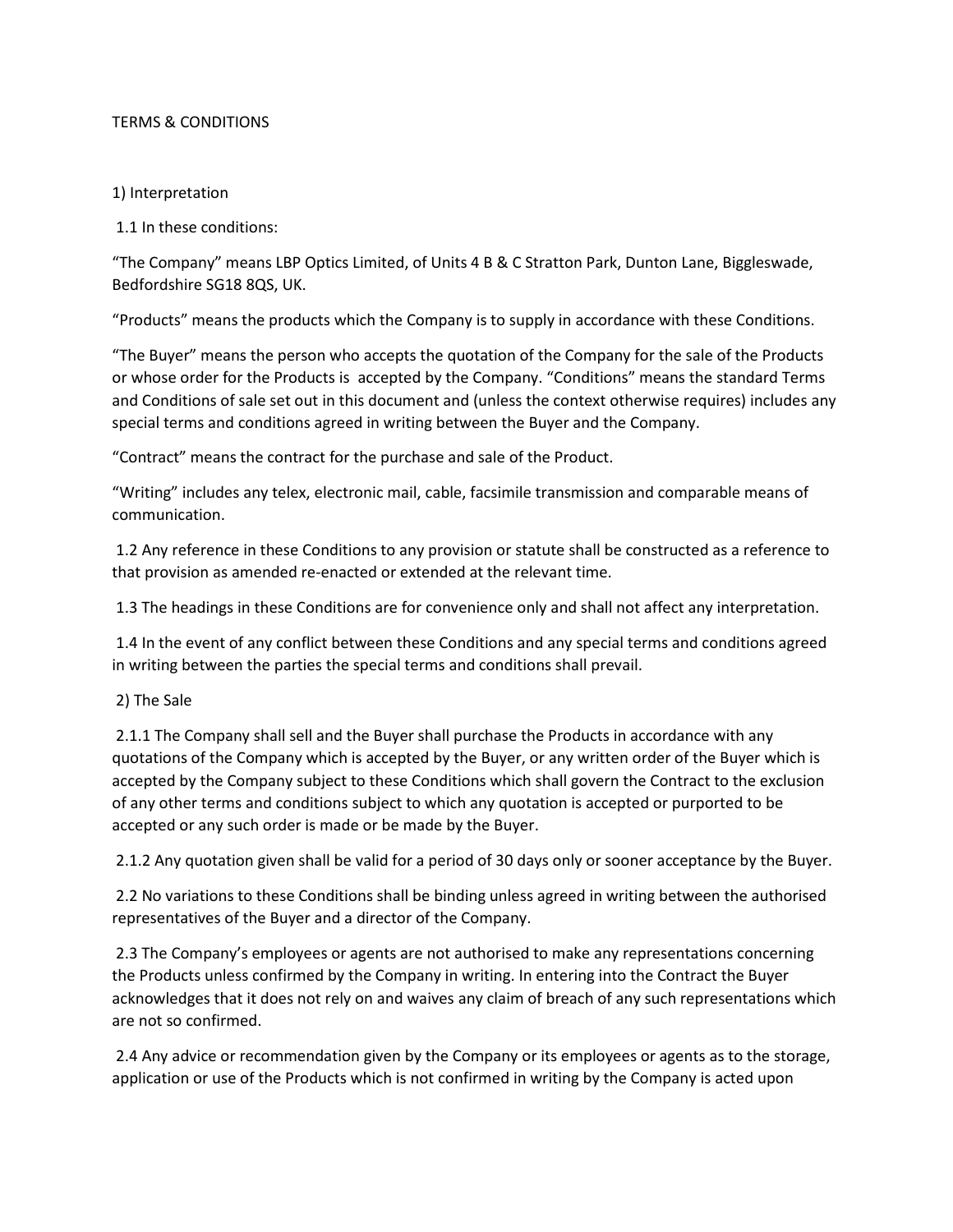entirely at the Buyers risk and the Company shall not be liable for any such advice or recommendation which is not confirmed.

2.5 Any typographical, clerical or any other error or omission in any sales literature quotation price list acceptance of offer invoice or other documents or other information issued by the Company shall be subject to correction without any liability on the part of the Company.

3) The Order and Specifications

3.1 No order submitted by the Buyer shall be deemed to be accepted by the Company unless and until confirmed in writing by the Company's authorised representative.

3.2 The Buyer shall be responsible to the Company for ensuring the accuracy of the terms of the order including any applicable specifications submitted by the Buyer and for giving the Company any necessary information relating to the goods within a sufficient time to enable the Company to perform a contract in accordance with these terms.

3.3 If the Products are to be manufactured or any process is to be applied to the Products by the Company in accordance with the specifications submitted by the Buyer, the Buyer shall indemnify the Company against loss, damages, costs and expenses awarded against or incurred by the Company in connection with or paid or agreed to be paid by the Company in settlement of any claim for infringement of any patent, copyright, design, trademark or other industrial intellectual property rights of any other person which results from the Company's use of the Buyers specifications.

3.4 The Company reserves the right to make any changes in the specifications of the Products which are required to conform with any applicable safety or other statutory requirements or where the Products are to be supplied to the Company's specifications which should not materially affect their quality or performance.

3.5 No order which has been accepted by the Company may be cancelled by the Buyer except with the agreement in writing of the Company and the Buyer shall indemnify the Company in full against all loss (including loss of profit), costs (including the cost of all labour and materials used), damages, charges and expenses incurred by the Company as a result of cancellation.

4) Price

4.1 The price of goods shall be the Company's quoted price.

4.2 Except otherwise stated under the terms of any quotation or the current price list of the Company and unless otherwise agreed in writing between the Buyer and the Company all prices are given by the Company on an ex-works basis and where the Company agrees to deliver the Products otherwise than at the Company's premises the Buyer shall be liable to pay the Company's charges for transport, packaging and insurance.

4.3 The price is exclusive of any Value Added Tax which the Buyer shall be additionally liable to pay to the Company.

5) Terms of Payment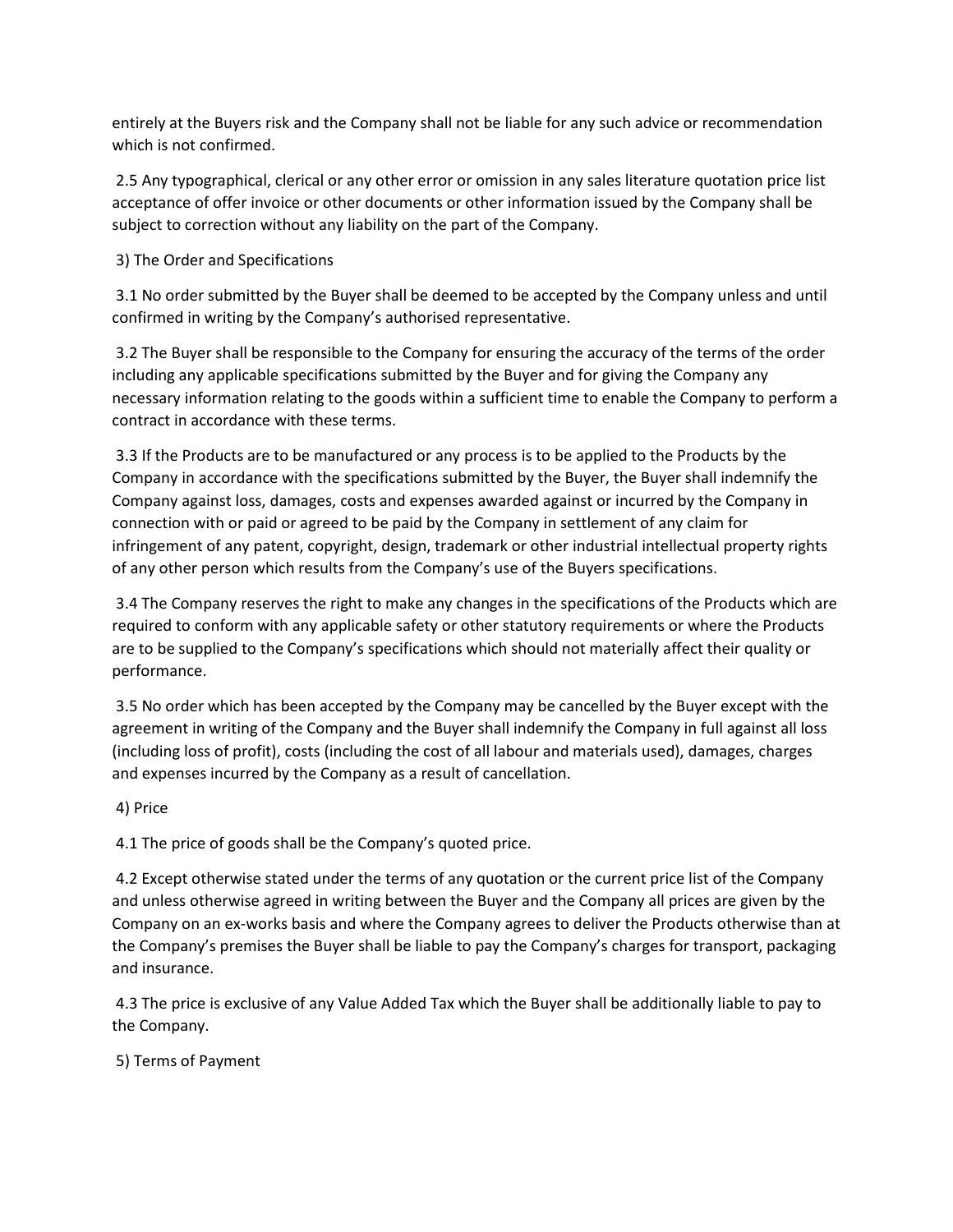5.1.1 The Buyer shall pay the price of the Products within 30 days of the date of the Company's invoice which the Company shall be entitled to submit to the Buyer on or after delivery or attempted delivery of the Products and payment of such invoice shall take place not withstanding that the delivery may not have taken place and that the goods have not passed to the Buyer.

5.1.2 The price shall be paid in the quoted currency either in cash, cheque or at the option of the Company by telegraphic transfer of cleared funds direct to the Company's bank or factoring agents from the Buyers bank.

5.2 The time for payment of the price shall be of the essence of the Contract.

5.3 Receipts for payment will be issued only upon request.

5.4 If the Buyer fails to make any payment on the due date then without prejudice to any other right or remedy available to the Company, the Company shall be entitled to charge the Buyer interest (both before and after any judgement) on the amount unpaid at the daily rate of two percent per annum above National Westminster Bank Plc base rate from time to time until payment in full is made.

6) Delivery

6.1 Delivery of the Products shall take place at the Company's premises at any time after the Company has notified the Buyer that the Products are ready for collection, or by the Company delivering the Products to the Buyers premises or other address notified to the Company.

6.2.1 Unless otherwise agreed in writing between the Buyer and the Company the Products shall be delivered ex-works.

6.2.2 The Buyer shall be responsible for complying with any legislation or regulations governing the importation of the Products into the country of destination and for the payment of any duties thereon.

6.2.3 Where the Company arranges for delivery of the Products to the Buyers premises the Buyer shall be liable to pay the Company charges for transport, packaging and insurance which shall be levied in addition to the price.

6.2.4 The Company shall have the right to determine the method of shipment of the Products, commensurate with appropriate insurance and proof of delivery.

6.3 Any dates quoted for the delivery of the Products are approximate only and the Company shall not be liable for any delay in delivery of the Products howsoever caused. Time for delivery shall not be of the essence unless previously agreed by the Company in writing.

6.4 If the Company fails to deliver the Products for any reason other than any cause beyond the Company's reasonable control or the Buyers fault, and the Company is accordingly liable to the Buyer the Company's liability shall be limited to the excess (if any) of the cost to the Buyer in the cheapest available market of similar products to replace those not delivered over the price of the Products.

6.5 Where the Products are to be delivered by instalments each delivery shall constitute a separate contract and failure by the Company to deliver any one or more of the instalments in accordance with these conditions or any claim by the Buyer in respect of one or more instalments shall not entitle the Buyer to treat the contract as a whole as repudiated.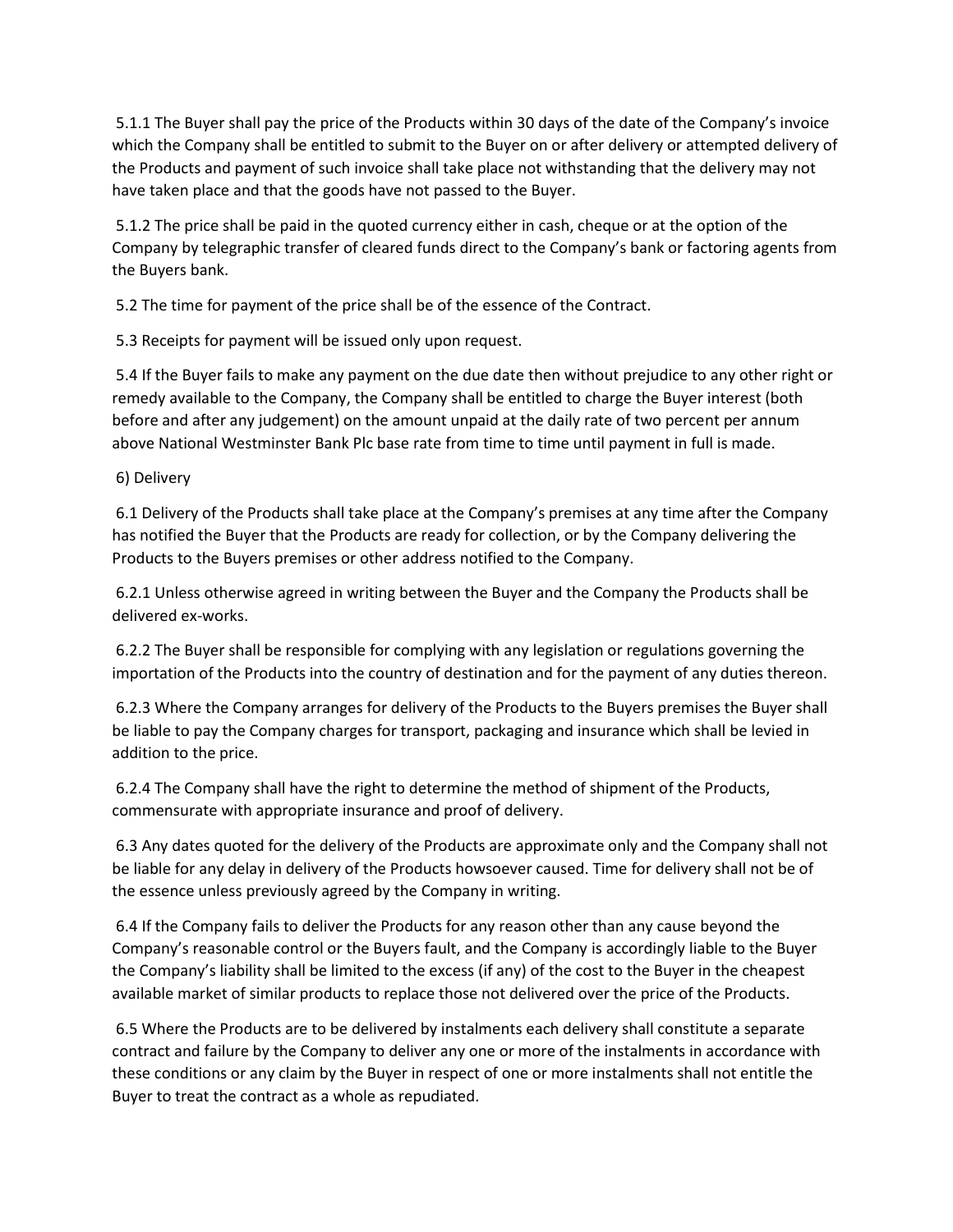6.6 If the Buyer fails to take delivery of the Products or fails to give the Company adequate delivery instructions at the time stated for delivery (otherwise and by reason of any cause beyond the Buyers reasonable control or by the reason of the Company's fault) then without prejudice to any other right or remedy to the Company, the Company may:

6.6.1 store the Products until actual delivery and charge the Buyer for the reasonable cost (including insurance) as storage or;

6.6.2 sell the Products at the best price readily obtainable and charge the Buyer for any shortfall below the price under the Contract.

6.7 Any discrepancy in quantity or error in product type must be notified by the Buyer in writing to the Company within 30 days of delivery. The buyer shall be deemed to have checked the product quantity and type within 30 days of delivery.

7) Risk and Property

7.1 Risk or damage to or loss of the Products shall pass to the Buyer

7.1.1 in the case of Products to be delivered otherwise than at the Company's premises at the time when the Company notifies the Buyer that the Products are available for collection or;

7.1.2 in the case of Products to be delivered otherwise than at the Company's premises at the time of delivery or if the Buyer wrongfully fails to take delivery of the Products the time when the Company has tended delivery of the Products.

7.2 Notwithstanding delivery and of passing of risk in the Product or any other provision of these conditions the property and the Products shall not pass to the Buyer until the Company has received in cash, cheque or cleared funds payment in full of the price and all other sums owing in respect of the Product and all other Products agreed to be sold by the Company to the Buyer which payment is then due.

7.3 Until such time as property in the Products passes to the Buyer the Buyer shall hold the Products as the Company's fiduciary agents and bailiff and shall keep the Products separate from those of the Buyer and third parties properly stored, protected and insured and identified as the Company's property. Until that time the Buyer shall be entitled to re-sell or use the Products in the ordinary course of its business, but shall account to the Company for the proceeds of the sale or otherwise of the Products whether tangible or intangible including insurance proceeds and shall keep all such proceeds separate from any monies or properly of the Buyer and the third parties and in the case of tangible proceeds properly stored and protected an insured.

7.4 Until such time as property in the Products passes to the Buyer (and provided the products are still in existence and have not been resold) the Company shall be entitled at any time to require the Buyer to deliver up the Products to the Company and if the Buyer fails to do so forthwith to enter upon any premises of the Buyer or any third party where the goods are stored and repossess the goods.

8) Warranties and Liability

8.1 Subject to the conditions set out below the Company warrants that the Products will correspond to the specifications at the time of delivery.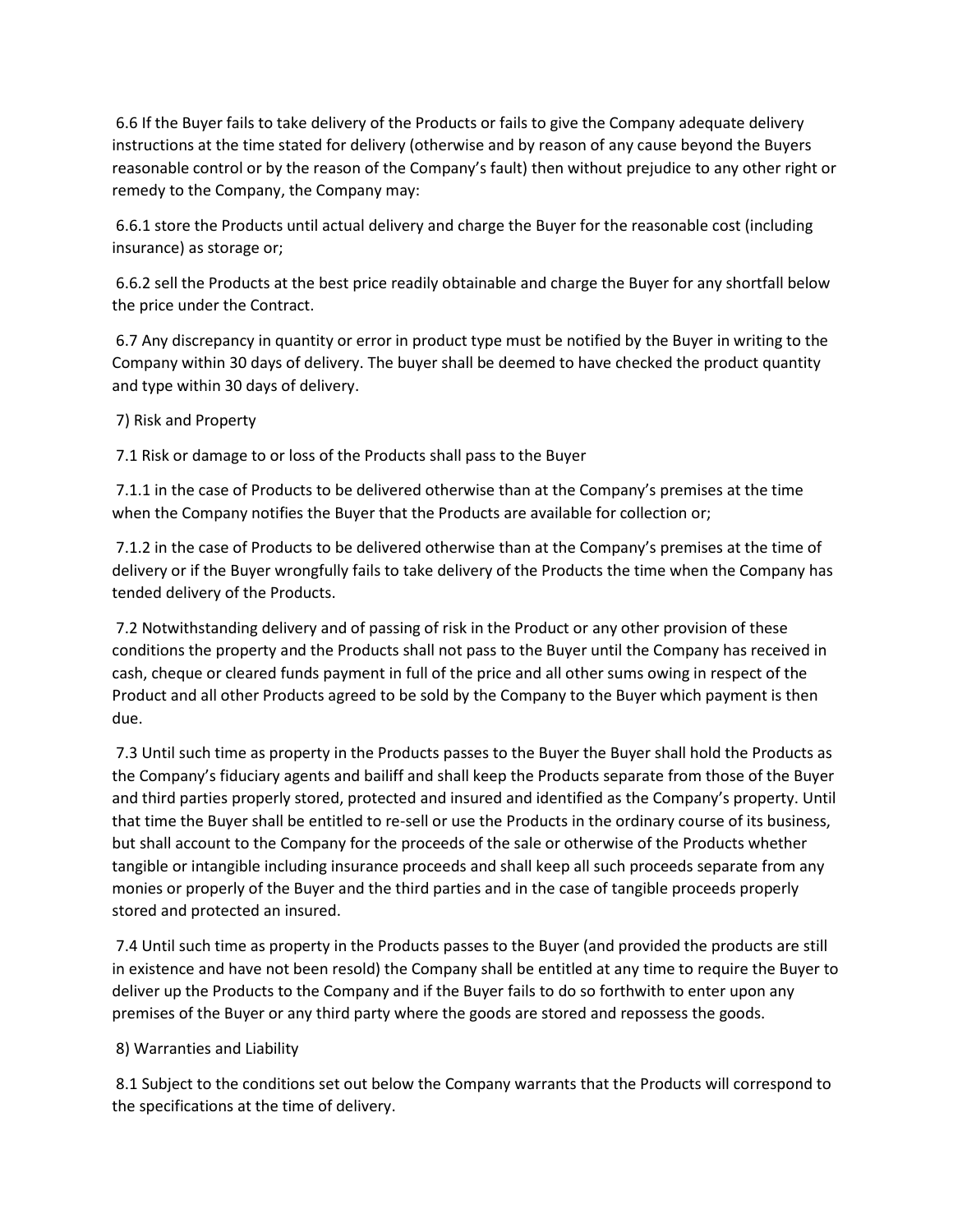8.1.1 Warranty against defective materials and/or workmanship shall be limited to 90 days from delivery in the case of optical components, and

to 1 year from delivery in the case of mechanical and electronic parts.

8.2 the above warranty is given by the Company subject to the following conditions:

8.2.1 The Company shall be under no liability in respect of any defect in the Products arising from any drawing, design or specifications supplied by the Buyer.

8.2.2 The Company shall be under no liability in respect of any defect arising from fair wear and tear, wilful damage, negligence, abnormal working conditions, failure to follow the Company's instructions, misuse or alteration of or repair of the Products without the Company's approval.

8.2.3 The Company shall be under no liability under the above warranty if the total price for the Products has not been paid by the date due for payment.

8.3 Subject as expressly provided in these Conditions all warranties, conditions or other terms applied by statute or common law are excluded to the fullest extent permitted by law.

8.4 Any claim by the Buyer which is based on any defect in the quality or condition of the Products or a failure to correspond with any specifications shall (whether or not delivery is refused by the Buyer) be notified to the Company in writing within 90 days of delivery. The Buyer shall be deemed to have fully inspected the Products within 90 days of delivery. If delivery is not refused and the Buyer does not notify the Company accordingly the Buyer shall not be entitled to reject the Products and the Company shall have no liability for such defect or failure, and the Buyer shall be bound to pay the price as if the Products had been delivered in accordance with the Contract.

8.5 Where any valid claim in respect of the Products which is based on any defect in the quality or condition of the Products or their failure to meet specifications is notified to the Company in accordance with these Conditions the Company shall be entitled to replace the Products (or the part in question) free of charge or, at the Company's sole discretion, refund to the Buyer the price of the Products (or a proportionate part of the price), but the Company shall have no further liability to the Buyer.

8.6 Except in respect of death or personal injury caused by the Company's negligence, the Company shall not be liable to the Buyer by reason of any representation or implied warranty, condition or other terms or any duty at common law or under the express terms of the Contract for any consequential loss or damage whether for loss or profit or otherwise costs, expenses or other claims for consequential compensation whatsoever which arise out of or in connection with the supply of the Products and their use or reuse by the Buyer except as expressly provided in these Conditions.

8.7 The Company shall not be liable to the Buyer or be deemed to be in breach of the Contract by reason of any delay in performing or any failure to perform any of the Company's obligations in relation to the Products if the delay or failure was due to any cause beyond the Company's reasonable control and inter alia and without prejudice to the generality of the forgoing strikes, lockouts or other industrial acts or trade disputes, whether involving employees of the Company or a third party shall be regarded as causes beyond the Seller's reasonable control.

9) Insolvency of The Buyer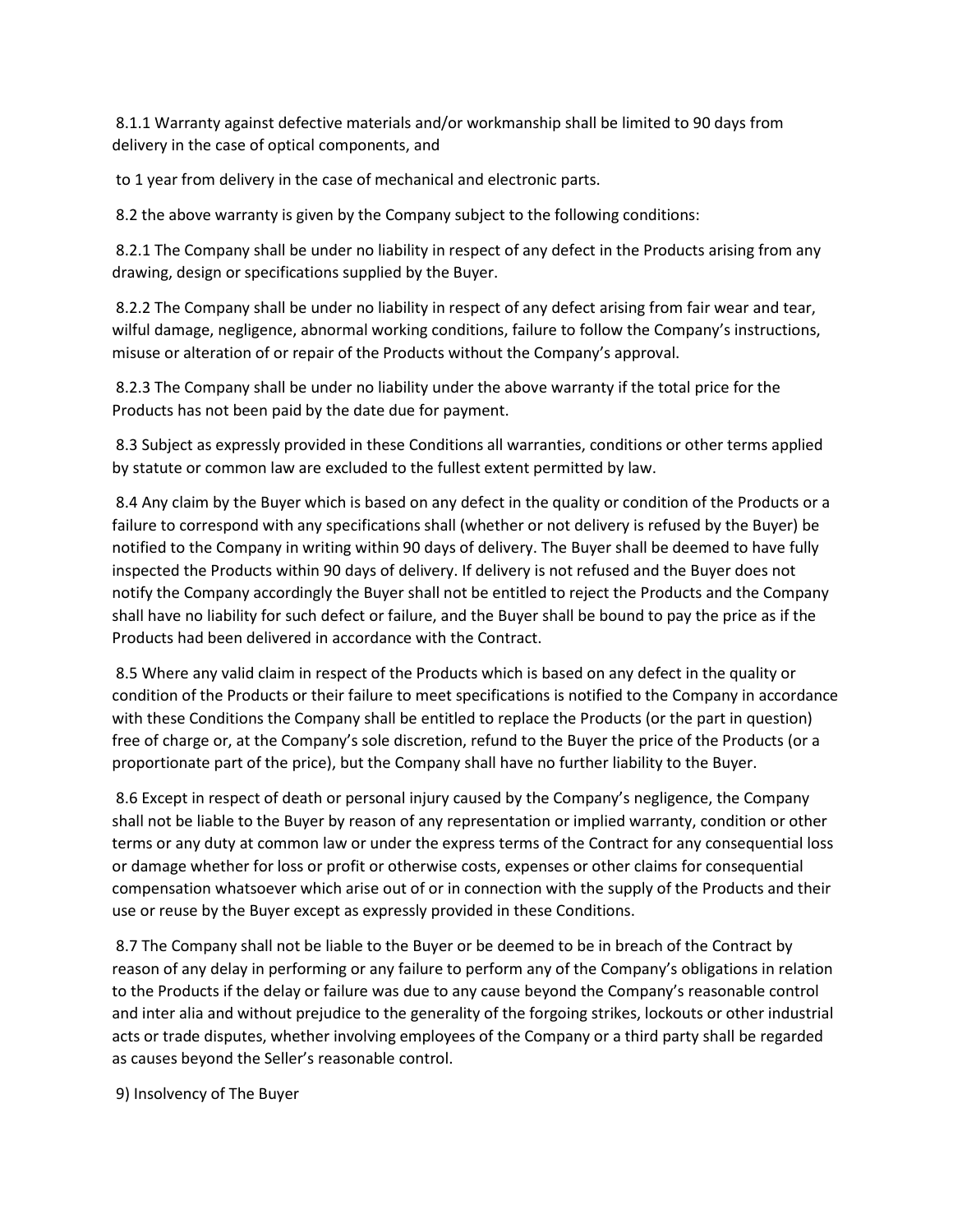9.1 This clause applies if:

9.1.1 The Buyer makes any voluntary arrangements with its creditors or becomes subject to an administration order or being an individual or firm becoming bankrupt or being a company goes into liquidation but other than for the purpose of amalgamation or reconstruction; or

9.1.2 An encumbrancer takes possession of or a receiver is appointed of any property or assets of the Buyer; or

9.1.3 The Buyer ceases or threatens to cease to carry on business; or

9.1.4 The Company reasonably apprehends that any of the events mentioned above is about to occur in relation to the Buyer and notifies the Buyer accordingly

9.2 If this clause applies then without prejudice to any other right or remedy available to the Company, the Company shall be entitled to cancel the Contract or suspend delivery under the Contract without any liability to the Buyer and if the Products have been delivered, but not paid for, the price shall immediately become due and payable notwithstanding any previous agreement or arrangement to the contrary.

10) General

10.1 Any notice required or permitted by either party to the other under the Conditions shall be in writing addressed to that other party at its registered office or principle place of business or such other address as may at the relevant time have been notified pursuant to this provision to the party giving notice.

10.2 No waiver by the Company of any breach of the Contract by the Buyer shall be considered as a waiver of any subsequent breach of the same or any other provision.

10.3 If any provision of these Conditions is held by any competent authority to be invalid or unenforceable in whole or in part the validity of the other provisions of these Conditions and the remainder of the provisions in question shall not be affected thereby.

10.4 The Contract shall be governed by the Laws of England and Wales and subject to jurisdiction of the English Courts.

RETURNS

Our policy lasts 30 days. If 30 days have gone by since your purchase, unfortunately we can't offer you a refund or exchange. To be eligible for a return, your item must be unused and in the same condition that you received it. It must also be in the original packaging.

To complete your return, we require a receipt or proof of purchase.